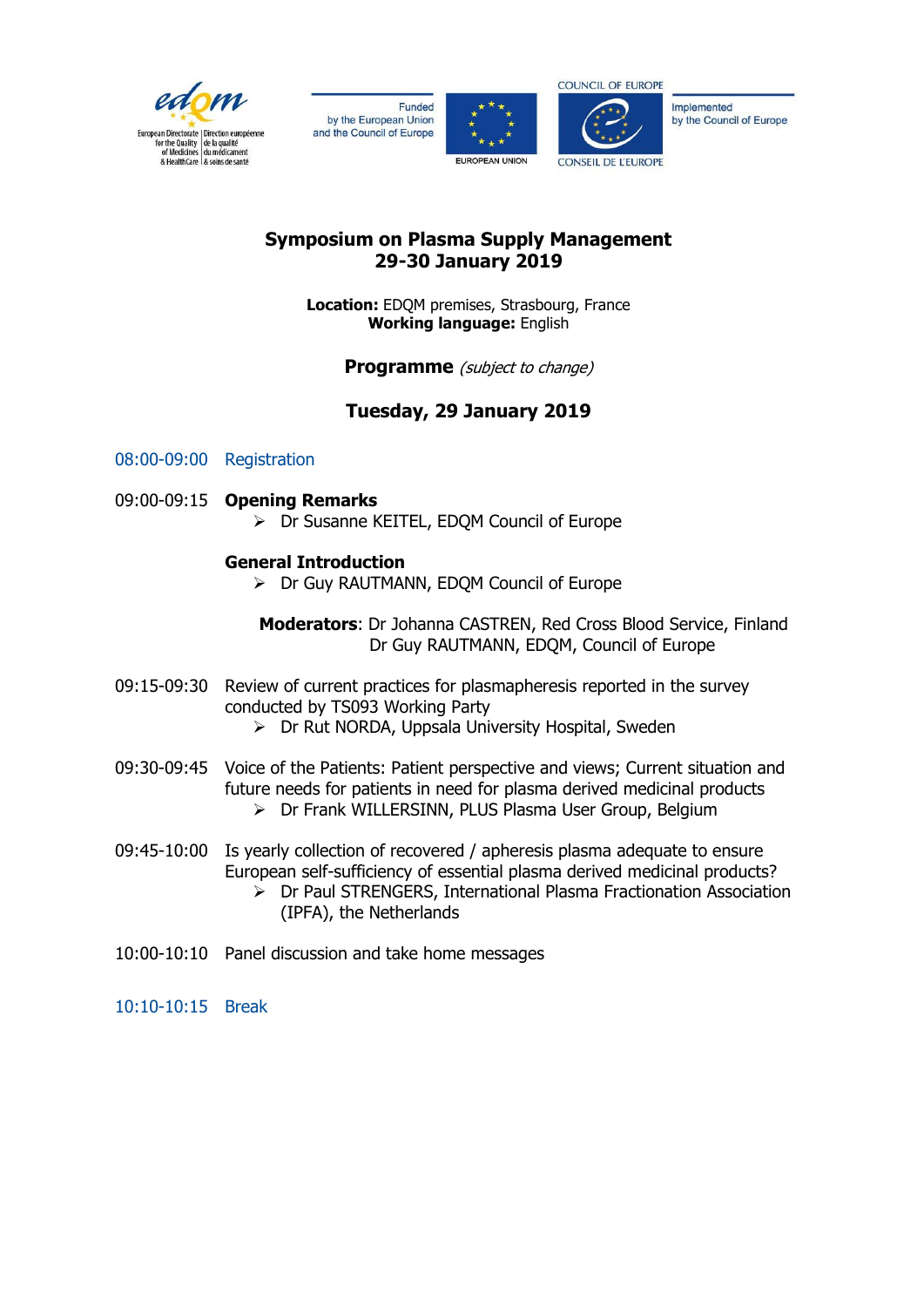# **Obstacles to strategic independence of plasma for fractionation in Europe and way forward - Is the EU legislation/regulation itself a barrier in any way?**

**Donor motivation - how can the obstacles be resolved? Moderators**: Dr Daphne THIJSSEN-TIMMER, Sanquin, Netherlands Dr Frederic BIGEY**,** French Blood Establishment (EFS), France

- 10:15-10:30 Viewpoint of blood donor associations
	- Ms Alice SIMONETTI, International Federation of Blood Donor Organizations (IFBDO), Italy
- 10:30-10:45 Learnings from the Dutch attempt to convert whole blood donors in plasmapheresis donors
	- Dr Daphne THIJSSEN-TIMMER, Sanquin, Netherlands
- 10:45-11:00 Learnings from the French attempt to convert whole blood donors in plasmapheresis donors
	- Dr Frederic BIGEY, French Blood Establishment (EFS), France
- 11:00-11:15 Experiences on donor motivation in the private sector
	- Mr Joshua PENROD, Plasma Protein Therapeutics Association (PPTA), USA
- 11:15-11:30 Landscape of deferrals and donor protective selection criteria; their impact on loss of donors and the lessons learned from the Transpose project  $\triangleright$  Dr Marian VAN KRAAIJ, Sanguin, the Netherlands
- 11:30-11:45 Panel discussion and take home messages
- 11:45-12:00 Coffee / tea break

**Efficiency of collection practices - how can obstacles be resolved? Moderators**: Dr Morten Bagge HANSEN, Copenhagen Blood Center, Denmark Dr Giuseppe MARANO, National Blood Centre, Italy

- 12:00-12:15 Recovered plasma for fractionation > Dr Rene BUECHEL, Baxalta GmbH, Switzerland
- 12:15-12:30 German Red Cross in Bavaria with both whole blood and plasma-centres Dr Franz WEINAUER, Blutspendedienst des BRK, Germany
- 12:30-12:45 Blood establishments efforts in Denmark to expanse plasma collections Dr Jorgen GEORGSEN, South Danish Transfusion Service - Tissue Center, Odense University Hospital, Denmark
- 12:45-13:00 Panel discussion and take home messages
- 13:00-14:30 Lunch break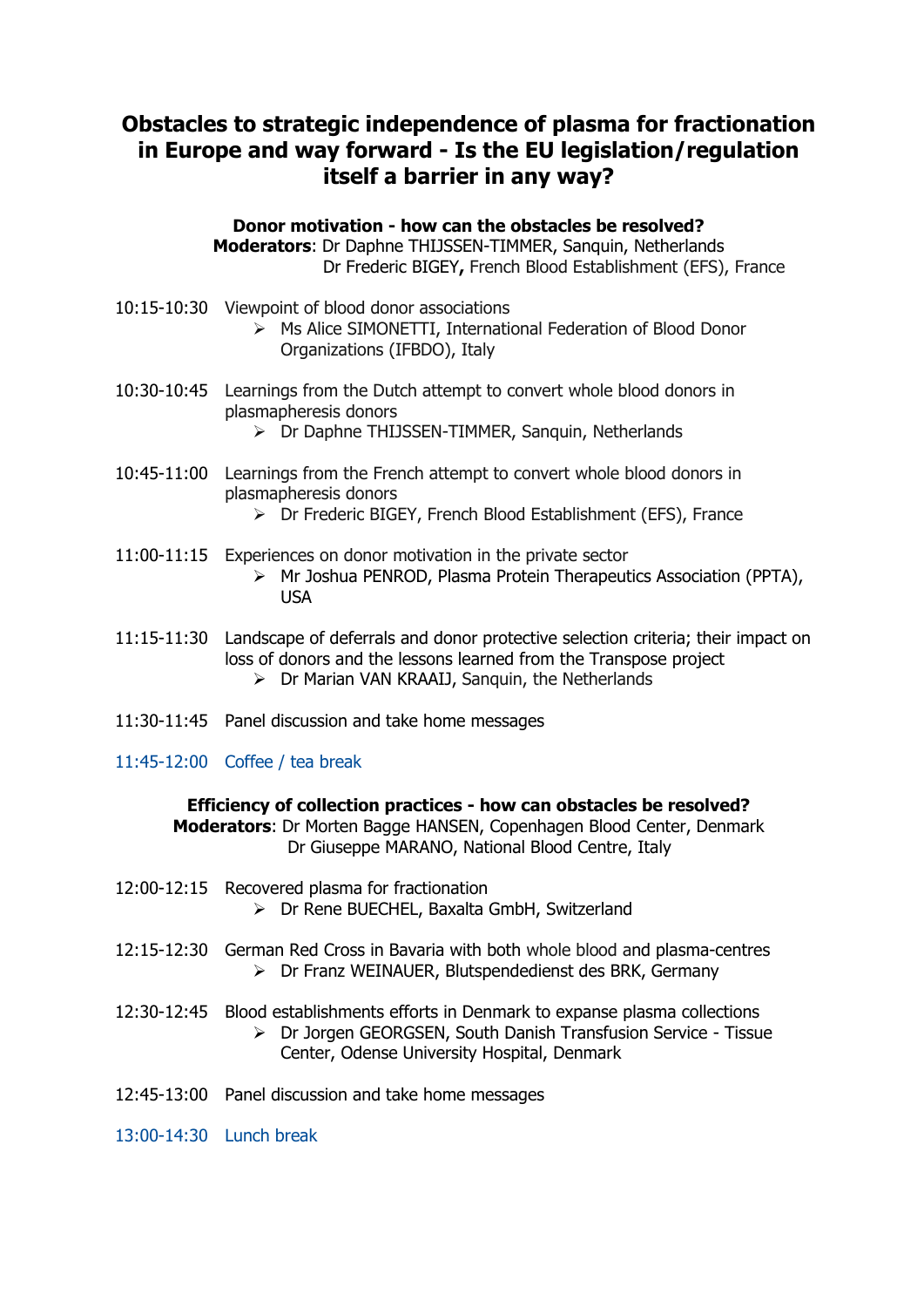#### **National regulations versus regional regulations and current developments Moderators**: Dr Joanne PINK, Red Cross Blood Service, Australia Dr Rut NORDA, Uppsala University Hospital, Sweden

- 14:30-14:45 Germany: Regulation on minimal IgG level for individualised donor management and current changes in the volumes and donation intervals
	- $\triangleright$  Prof Dr Peter HELLSTERN, Center of Hemostasis and Thrombosis Zurich, Switzerland
- 14:45-15:00 Hungary: New regulation for plasmapheresis donors one whole blood donation per year plus registry
	- Dr Klara BAROTI-TOTH, Hungarian National Blood Transfusion Service, **Hungary**
- 15:00-15:15 Italy: Regulation of plasma self-sufficiency programme Dr Giancarlo LIUMBRUNO, National Blood Centre, Italy
- 15:15-15:30 Czech Republic: Combined system of not-for-profit and commercial plasma collection
	- Dr Petr TUREK, National Blood Transfusion Committee, Czech Republic
- 15:30-15:45 Slovenia: The ruling in the Medisanus case Dr Irena RAZBORSEK, Blood Transfusion Center of Slovenia, Slovenia
- 15:45-16:00 Belgium: Recent programme to increase plasmapheresis for plasma-derived medicinal product
	- $\triangleright$  Prof Dr Philippe VANDEKERCKHOVE, Red Cross Flanders, Belgium
- 16:00-16:15 Panel discussion and take home messages
- 16:15-16:45 Coffee / tea break

#### **Round Table Summary**

**Moderators**: Dr Stefaan VAN DER SPIEGEL, European Commission DG Health and Food Safety

 Dr Johanna CASTREN, Finnish Red Cross Blood Service Dr Guy RAUTMANN, EDQM Council of Europe

- 16:45-17:45 Solutions or ways forward to remove obstacles to strategic independence of plasma.
- 17:45-18:00 Close of the first day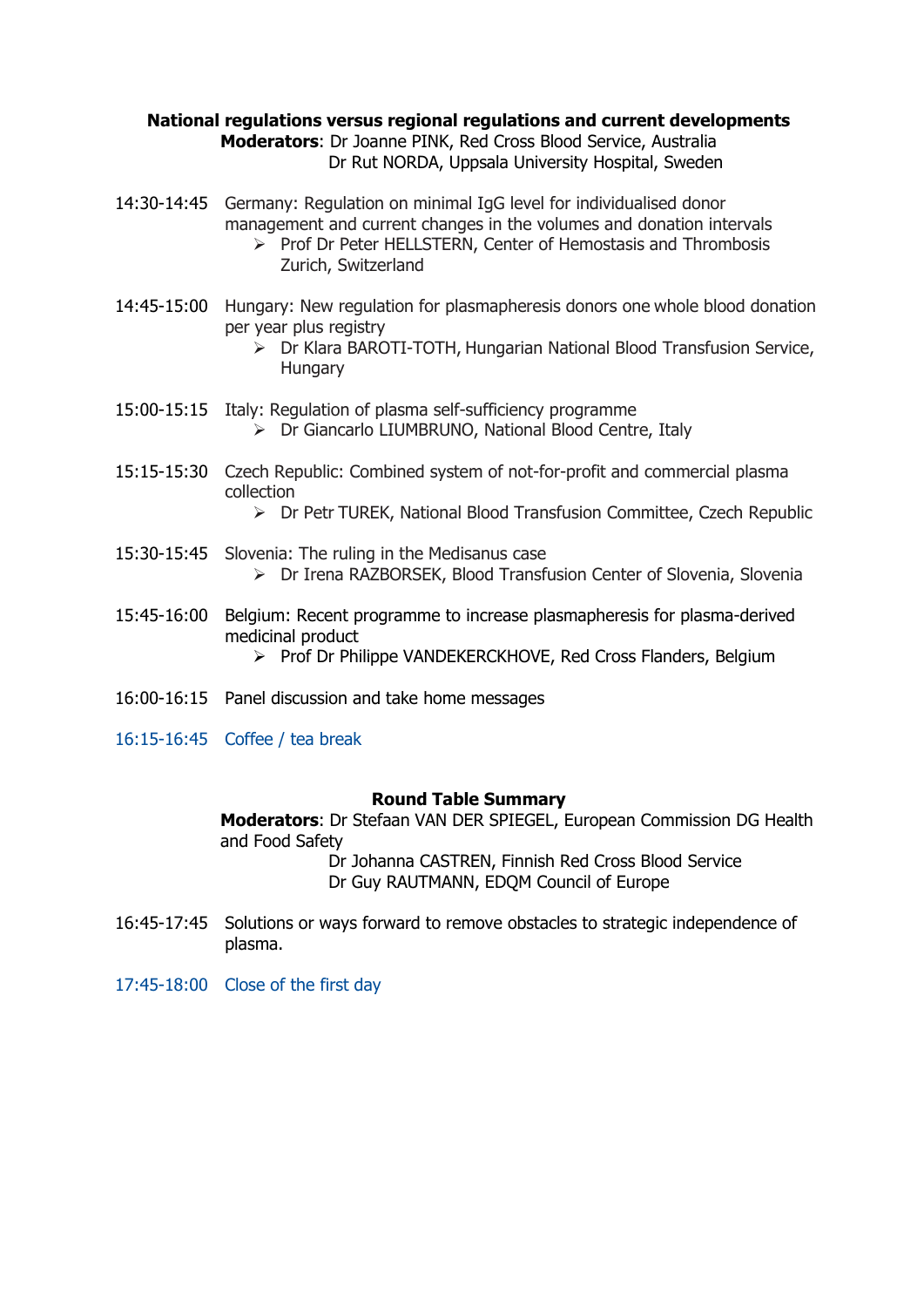# **Wednesday, 30 January 2019**

### **Discuss donor safety, donor selection and donor management**

**Moderators**: Dr Johanna CASTREN, Red Cross Blood Service, Finland Dr Sheila MACLENNAN, NHSBT Leeds, UK

- 09:00-09:20 Comparison of immunity in the general population versus blood donors Dr Joanne PINK, Red Cross Blood Service, Australia
- 09:20-09:40 Management of donors using IgG levels based eligibility criteria Dr Stephan KIESSIG, Ruhr-Plasma-Zentrum, Germany
- 09:40-10:00 Strategies on protection of iron stores in plasma donors Dr George SCHREIBER, Plasma Protein Therapeutics Association (PPTA), USA
- 10:00-10:20 Data on donor adverse reactions and short introduction of utilised adverse reactions/ adverse effects classification for plasma donations : the European view
	- Dr Thomas BURKHARDT, DRK Blutspendedienst Baden-Wurttemberg/ Hessen and Nord-Ost, Germany
- 10:20-10:40 Coffee / tea break
- 10:40-11:00 Data on donor adverse reactions and short introduction of utilised adverse reactions / adverse effects classification for plasma donations: the USA view
	- Ms Mary GUSTAFSON, Plasma Protein Therapeutics Association (PPTA), USA
- 11:00-11:20 Analysis of donor safety data from TS093 survey to support the pros and cons for revising the recommendation in the Guide
	- Dr Joanne PINK, Red Cross Blood Service, Australia

### **Data from publications: short and long-term health effects on donors of plasmapheresis**

 **Moderators**: Dr Morten Bagge HANSEN, Copenhagen Blood Center, Denmark Dr Luis LARREA, Centro de Transfusion de la Comunidad Valenciana, Spain

11:20-11:40 Sipla Study

 $\triangleright$  Dr Stephan WALSEMANN, Scinomed GmbH, Germany

- 11:40-12:00 Scandat
	- Dr Gustaf EDGREN, Karolinska Institutet, Sweden
- 12:00-12:20 Panel discussion and take home messages